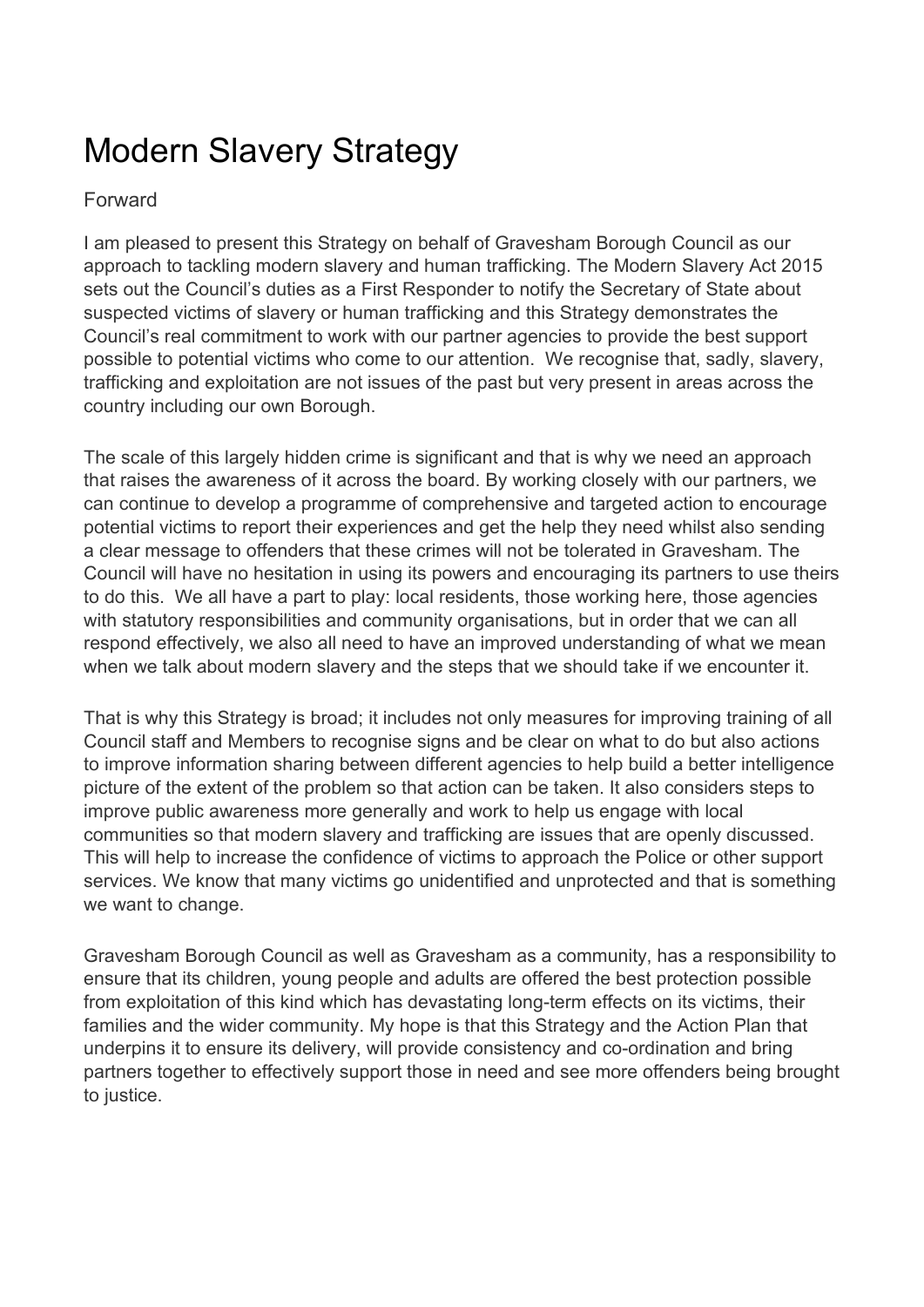Councillor Shane Mochrie-Cox Chair, Gravesham Community Safety Partnership Cabinet Member for Community and Leisure, Gravesham Borough Council

For further information and enquiries about this Strategy, please contact:

Gravesham Community Safety Unit Email: [community.safetyunit@gravesham.gov.uk](mailto:community.safetyunit@gravesham.gov.uk) Tel: 01474 337809

Context – The extent of the problem

The National Crime Agency Strategic Assessment of Serious and Organised Crime 2020 reports that the true scale of modern slavery and human trafficking in the UK is unknown. The complexity of this crime type and the vulnerability and circumstances of those exploited mean that victims are frequently reluctant to report their experience, particularly to the Police. Some victims may not always identify themselves as having been exploited whilst others will often do whatever they can to actually deflect intervention by either the Police or other authorities for a range of reasons discussed later in this document. These factors mean that any recorded figures will be heavily affected by under-reporting.

Potential victims identified in the UK through the National Referral Mechanism (NRM) increased by 45% between January to September 2019 to 7,273 victims, compared to the same period in 2018. Growing awareness of modern slavery and trafficking amongst First Responder agencies and the public may have contributed to this increase which only serves to confirm the importance of continuing to keep this issue high on national as well as the local agenda.

- 7,273 potential victims were referred to the NRM in the first three quarters of 2019, an increase of 45% on the same period in 2018.
- 42% of those referred to the NRM in the first three quarters of 2019 were exploited as children (under 18 years of age).
- 34% of UK Police investigations into modern slavery in the first three quarters of 2019 featured female suspects, up from 28% for the same period in 2018.

Drivers and key forms of exploitation

Whilst the following information relates to the UK position, the expectation is that this will be largely replicated locally in Gravesham:

> • Offenders engaged in modern slavery tend to operate in organised groups or networks. Whilst the majority of identified offenders are male, the proportion of police investigations featuring female offenders has increased, with them mostly linked to sexual exploitation;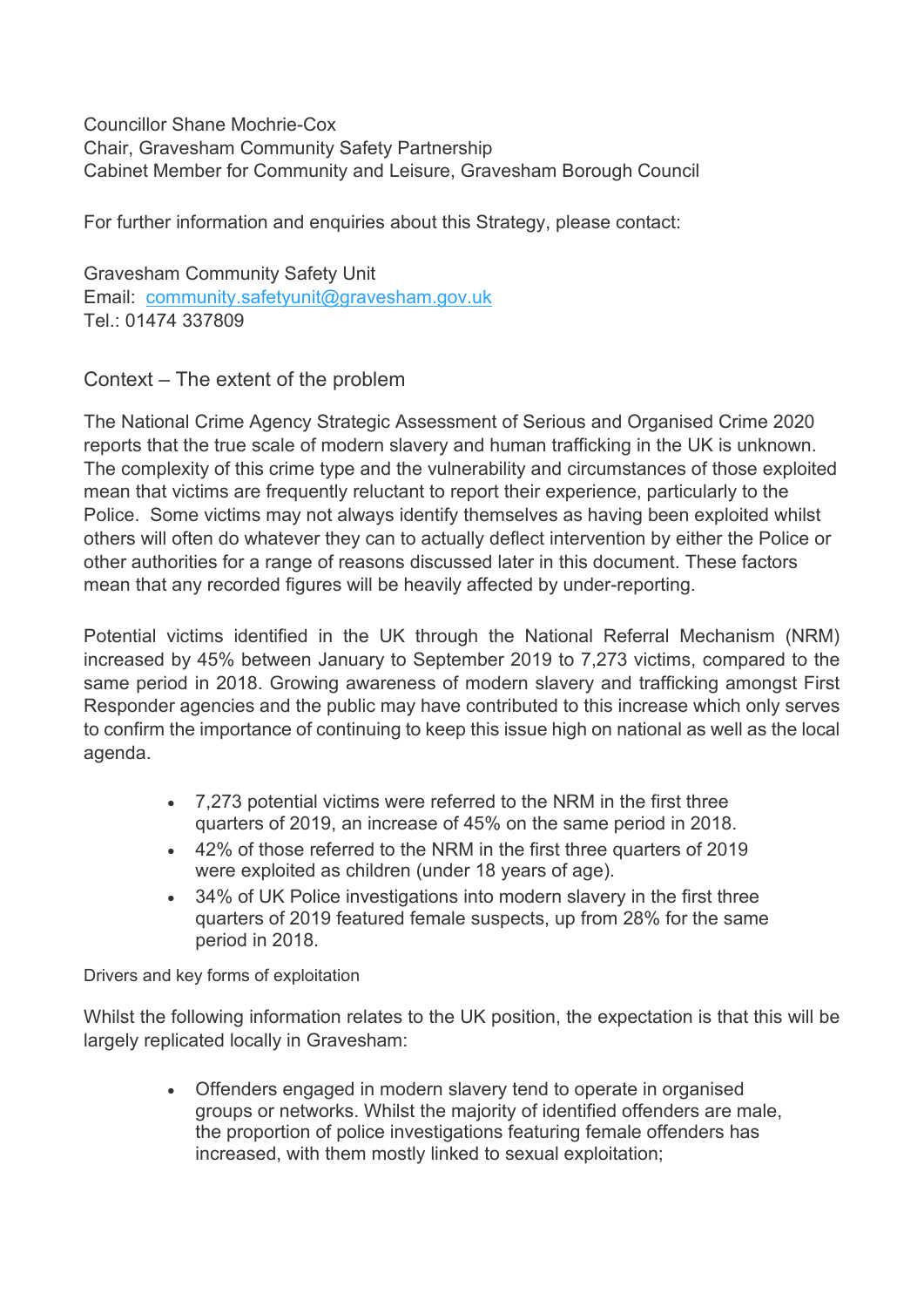- The primary driver for offenders is profit unlike the profit to be made from e.g. the sale of stolen goods where the financial benefit is seen only once, a person exploited into in sexual or labour will keep delivering financial profit over and over again for as long as the demand exists;
- Key issues such as homelessness, isolation and substance misuse often contribute to a victim's vulnerability. Outside the UK, a lack of economic or educational opportunity drives the movement of vulnerable people and non-UK victims of modern slavery face a high risk of exploitation once they have arrived in this country;
- The number of claims of exploitation involving victims coerced into crime has continued to increase (now overtaking labour and sexual exploitation), with exploitation in county lines drug supply being most common and children/young people being the majority of victims;
- Sexual exploitation accounts for the highest number of female victims in the UK with simultaneous exploitation in other ways being common e.g. domestic servitude. This kind of exploitation is most certainly particularly underreported by male victims;
- Labour exploitation is notably reported from construction, agricultural and car wash services with the majority of victims being male.

#### Our experience in Kent

Trends in Kent mirror the national experience above and it is very likely that Gravesham will share the same modern slavery and human trafficking issues, trends and intelligence gaps. Figures are provided at Kent Police Divisional level and Gravesham falls within North Division together with Dartford, Swale and Medway). Headline details include:

- 77 modern slavery and human trafficking investigations were carried out in North Division in the 12 months ending July 2020;
- 199 NRM and MS1 (Modern Slavery notifications) were referred in the 12 months ending July 2020;
- 11 NRM referrals were made by Local Authorities in April-June 2020;
- The most prevalent forms of exploitation in North Division (in order) are forced criminality, labour and sexual exploitation. However, when forced criminality linked to county lines is removed from these statistics (as there are separate and dedicated Teams tackling this issue), labour and sexual exploitation are the predominant types of exploitation;
- In North Division, the top 5 nationalities of victims (in order) are: British, Albanian, Romanian, Polish and Vietnamese.

### Legalisation and Duty of Local Authorities

The Modern Slavery Act 2015 section 1-4 created several main modern slavery offences:

Slavery, servitude and forced or compulsory labour (section 1) where are person holds another person in slavery or servitude or requires them to perform forced or compulsory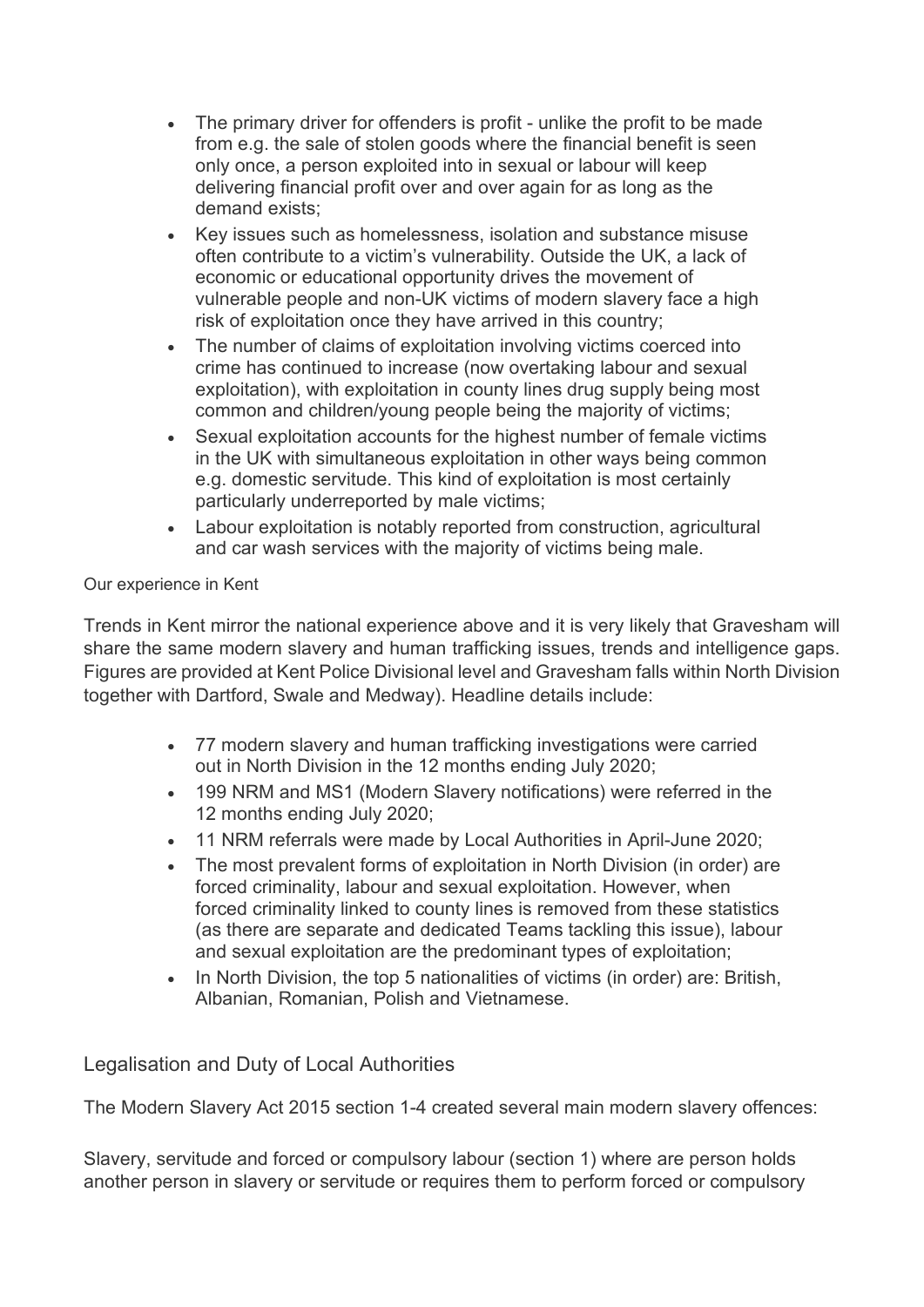labour and the person knows or ought to know that the other is being so held or required to perform;

Human trafficking (section 2-3) an offence is committed where a person arranges or facilitates the travel of another person with a view to that person being exploited. 'Exploitation' includes: slavery, servitude, forced or compulsory labour, sexual exploitation, organ removal, securing services by force, threats or deception and securing services from children or vulnerable people;

Facilitating human trafficking (section 4) where an offence is committed with the intention of facilitating human trafficking e.g. providing false documents.

#### Specific duty of Local Authorities

Section 52 of the Act created a statutory duty to notify for specified public authorities, including local authorities. This duty identifies local authorities as First Responders and requires that if any Council employee encounters an individual who they believe is a possible victim of modern slavery or human trafficking, the Local Authority must notify the Home Office through the National Referral Mechanism (NRM).

By implication, all local authorities need to provide front line staff and their supervisors with training and awareness-raising on modern slavery to ensure that they can fulfill these obligations. Council employees need to be fully aware of the signs and indicators that help to identify a potential victim and clear and confident in the steps to follow to ensure our duty is met and the potential victim properly supported.

The statutory duty to notify should not be seen as an additional burden - identifying a case as potentially one of modern slavery is primarily beneficial because it hopefully leads to direct support for the potential victim but could also uncover details to close intelligence gaps hugely beneficial to law enforcement and partner agencies. The NRM and provisions within the Modern Slavery Act 2015 include:

- The creation of a new statutory defence for slavery or trafficking victims who were or are compelled to commit criminal offences on behalf of their exploiter.
- The introduction of civil orders to enable the courts to place restrictions on those convicted of modern slavery offences or those involved in such offences but not yet convicted.
- The provision of short-term Government-funded support (accommodation, material assistance, medical treatment, counselling etc.) for a minimum of 45 days if the victim is an adult and agrees to go through the NRM process.
- The potential provision of legal aid to victims of human trafficking and slavery for a variety of claims.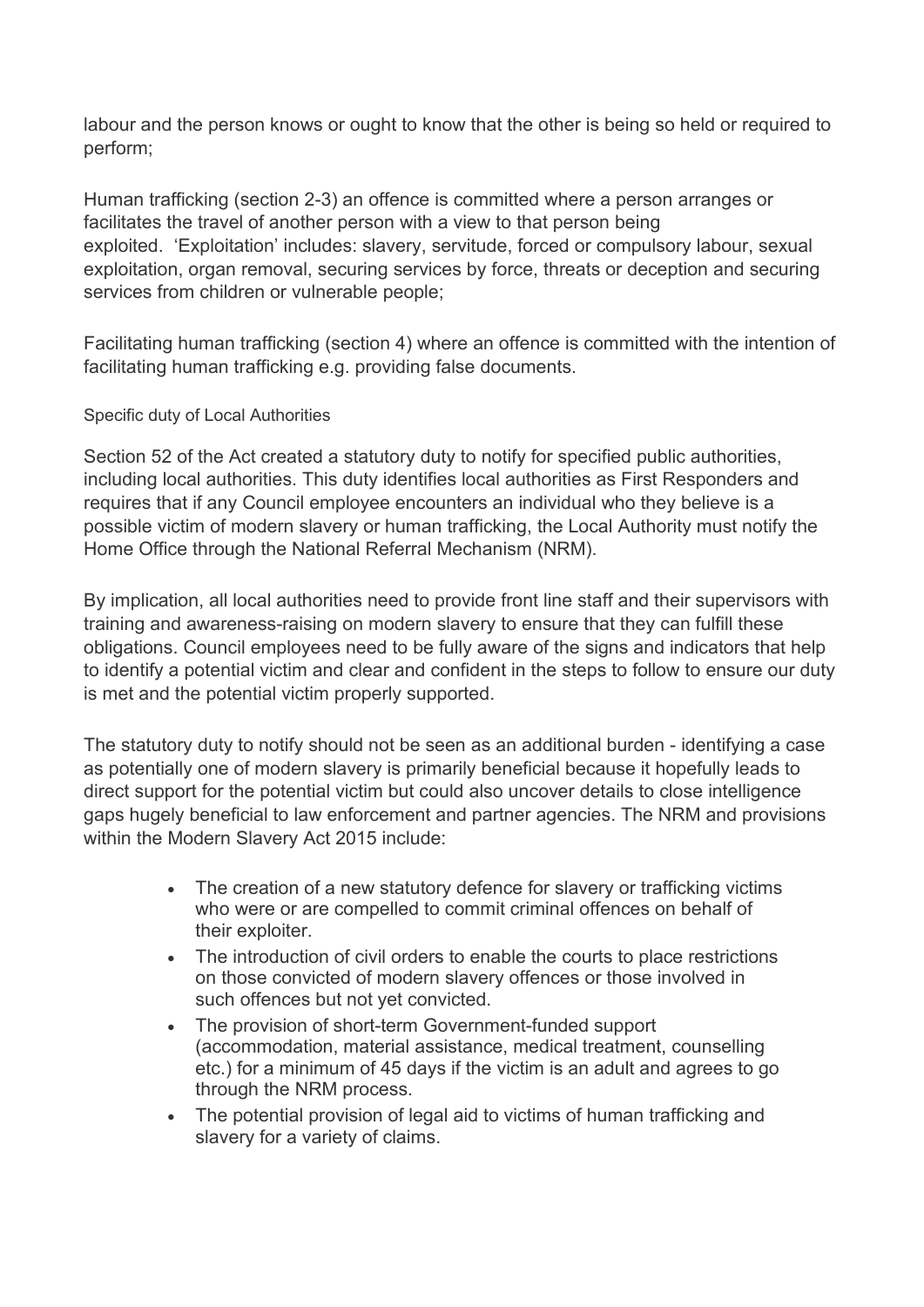- The provision of mechanisms for seizing traffickers' assets and channelling some of that money towards victims for compensation payments.
- The provision of child trafficking advocates for all child victims of trafficking.

### Our approach and priorities

This Strategy sets out Gravesham Borough Council's approach to tackling modern slavery and human trafficking. Whilst the Council has taken some steps to develop work in this area following the coming into force of the Modern Slavery Act 2015, it is now determined to develop our knowledge and understanding of this issue further. This aim is to be proactive in helping to identify and refer victims for assistance; to safeguard children and adults by helping to address their support needs; to work with partners to disrupt perpetrators and bring them to justice; and, to ensure that any supply chains linked to Council services are free from modern slavery.

Councils are crucial to partnership working in trying to prevent and reduce modern slavery, not least because so many of the services delivered by local authorities bring Council officers into areas and situations where they may encounter it simply whilst carrying out their normal duties. Through a long history of working in collaboration with a wide range of agencies from statutory, voluntary and charitable sectors, we are aware that by sharing intelligence, expertise and resources, we will be much better placed to respond effectively when cases of modern slavery come to light.

#### 4Ps framework

This Strategy and its underpinning Action Plan builds on the 4Ps framework stipulated in the Government's Modern Slavery Strategy 2014:

Pursue - Prosecuting and disrupting individuals and groups responsible for modern slavery. Prevent - Preventing people from engaging in modern slavery, either as victims or offenders.

Protect - Strengthening safeguards against modern slavery by protecting vulnerable people from exploitation and increasing awareness of and resilience against this crime. Prepare - Reducing the harm caused by modern slavery though improved victim identification and enhanced support.

#### **Priorities**

Our vision is to protect our communities from modern slavery and trafficking by focussing on 6 key priority outcomes:

Priority 1 - To raise awareness and understanding of modern slavery and its effects across Council departments and within our local communities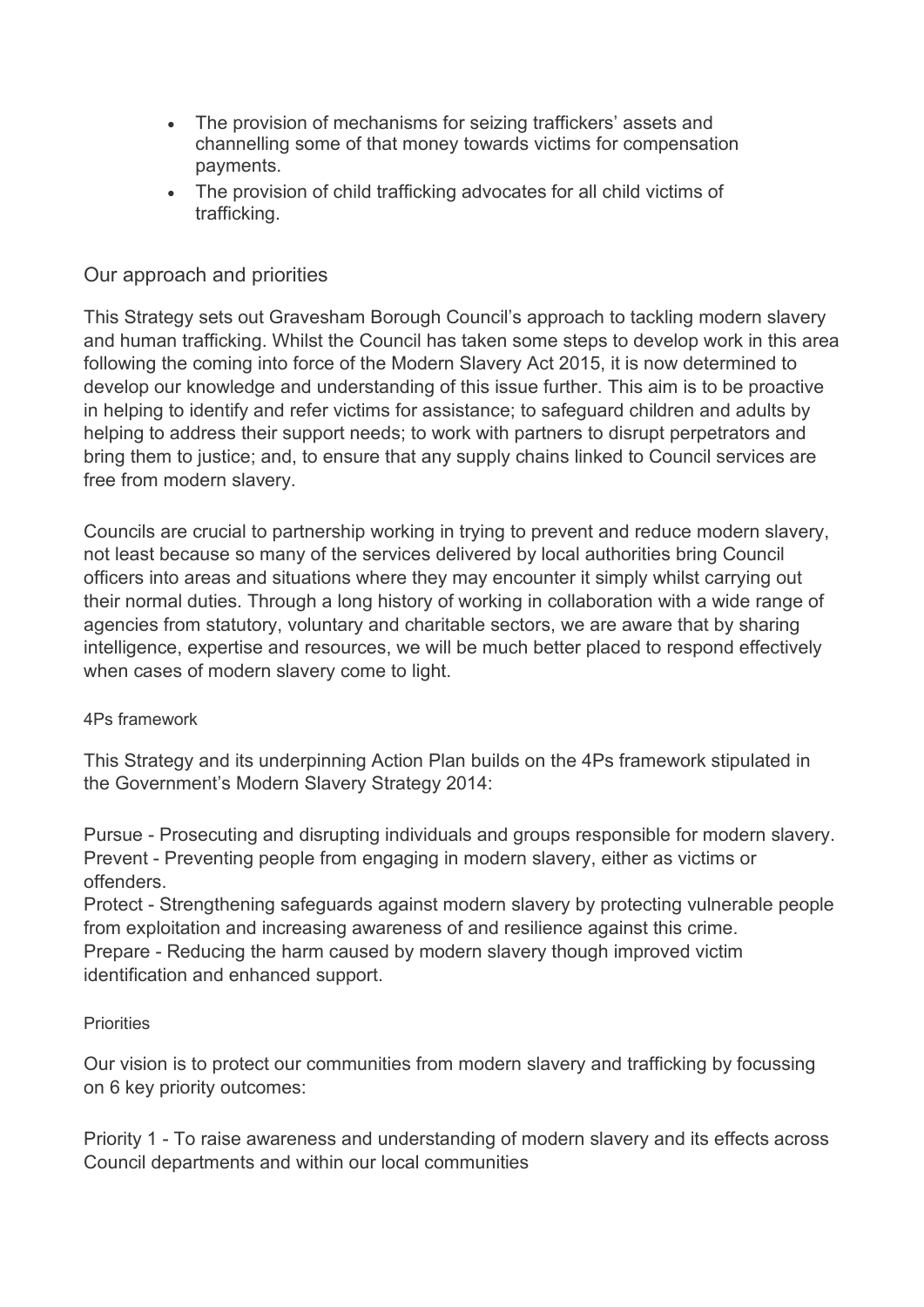Priority 2 - To increase reporting of modern slavery by service providers and the public Priority 3 - To ensure Council staff and Members have the right knowledge, skills and processes to act confidently

Priority 4 - To identify, support, protect and empower victims of modern slavery Priority 5 - To assist in the identification, disruption and bringing to justice of offenders Priority 6 - To have effective governance, processes and clear lines of responsibility

#### Strategic objectives

A series of strategic objectives have been identified linked to each of the priority outcomes described earlier. These also form the basis of an Action Plan that will guide and structure the delivery of this Strategy. We would like to acknowledge that our approach has been developed drawing on and mirroring recommended good practice models and especially that of the Hertfordshire Modern Slavery Partnership.

# *Priority 1*

We will raise awareness and understanding of modern slavery and its effects by:

- The pooling of intelligence to help inform the Working Group of the issues most relevant in our area. This will enable the Group to target particular geographical areas, potential victim groups and specific operating models used by offenders;
- Undertaking and promoting appropriate, targeted and intelligence led multi-agency campaigns;
- Developing a package of communications and delivering a consistent message across all Council departments, other sectors and for public dissemination;
- Promoting the existence of the Working Group and its activities to encourage confidence in victims of the commitment of local agencies to work together in addressing modern slavery.

# *Priority 2*

We will increase reporting of suspected modern slavery by:

- Making sure that local people are encouraged to report concerns by promoting national as well as local services and reporting lines;
- Ensuring that all Council staff know how to report concerns and are able to advise members of the public accordingly;
- Using targeted campaigns to engage with local people across difference backgrounds to overcome any cultural barriers that may prevent the reporting of modern slavery e.g. by working with appropriate community groups, faith providers, charitable organisations, that have contact with individuals who may be more vulnerable to modern slavery and who do not necessarily engage with statutory agencies;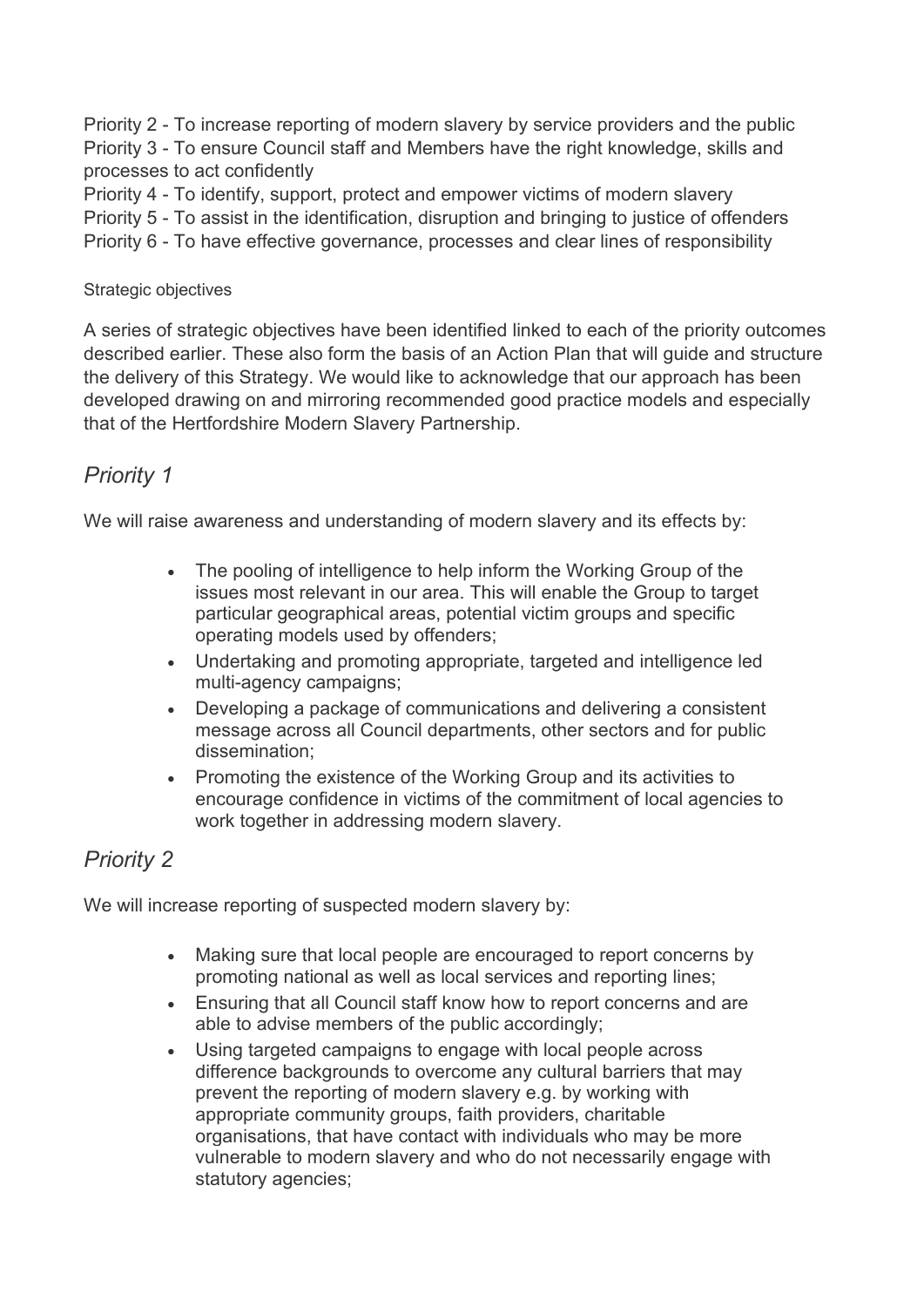• Improving awareness of and publicising the support and protection that is available to victims to increase confidence to report.

# *Priority 3*

We will ensure that Council staff and Members have the right knowledge, skills and processes to act confidently by:

- Developing training and resources for Council staff (that can be shared with partner agencies) to ensure that everyone understands their legal duties and follows correct procedures for protecting victims;
- Rolling out training using face-to-face and online formats, utilising best practice;
- Introducing a modern slavery input as part of mandatory training for all new Council staff as part of their induction programme;
- Ensuring that Council members are offered training and are aware of services to be able to advise any constituents who may raise modern slavery concerns with them;
- Ensuring that businesses and agencies working with the Council understand their legal responsibilities to prevent modern slavery occurring in any supply chains.

# *Priority 4*

We will identify, support, protect and empower victims by:

- Testing and adopting referral pathways that best meet victims' needs (including considering how we can most effectively provide immediate support at crisis point and longer-term protection, both within and outside of the National Referral Mechanism);
- Ensuring that there is collaboration and 'joined-up' working between different services supporting victims (particularly between Council departments);
- Exploring the potential for working with survivors who may be willing to provide peer support e.g. through the establishing of a locally-based peer support group.

# *Priority 5*

We will assist in the identification, disruption and bringing to justice of offenders by:

- Supporting multi-agency operations with partners;
- Ensuring that intelligence/information received by the Council is shared promptly with appropriate partners;
- Via the Working Group, identify and develop tactics to disrupt the activity of offenders;
- Identify and apply best practice to increase the number of offenders being charged and convicted for modern slavery crimes and to effectively publicise successful prosecutions.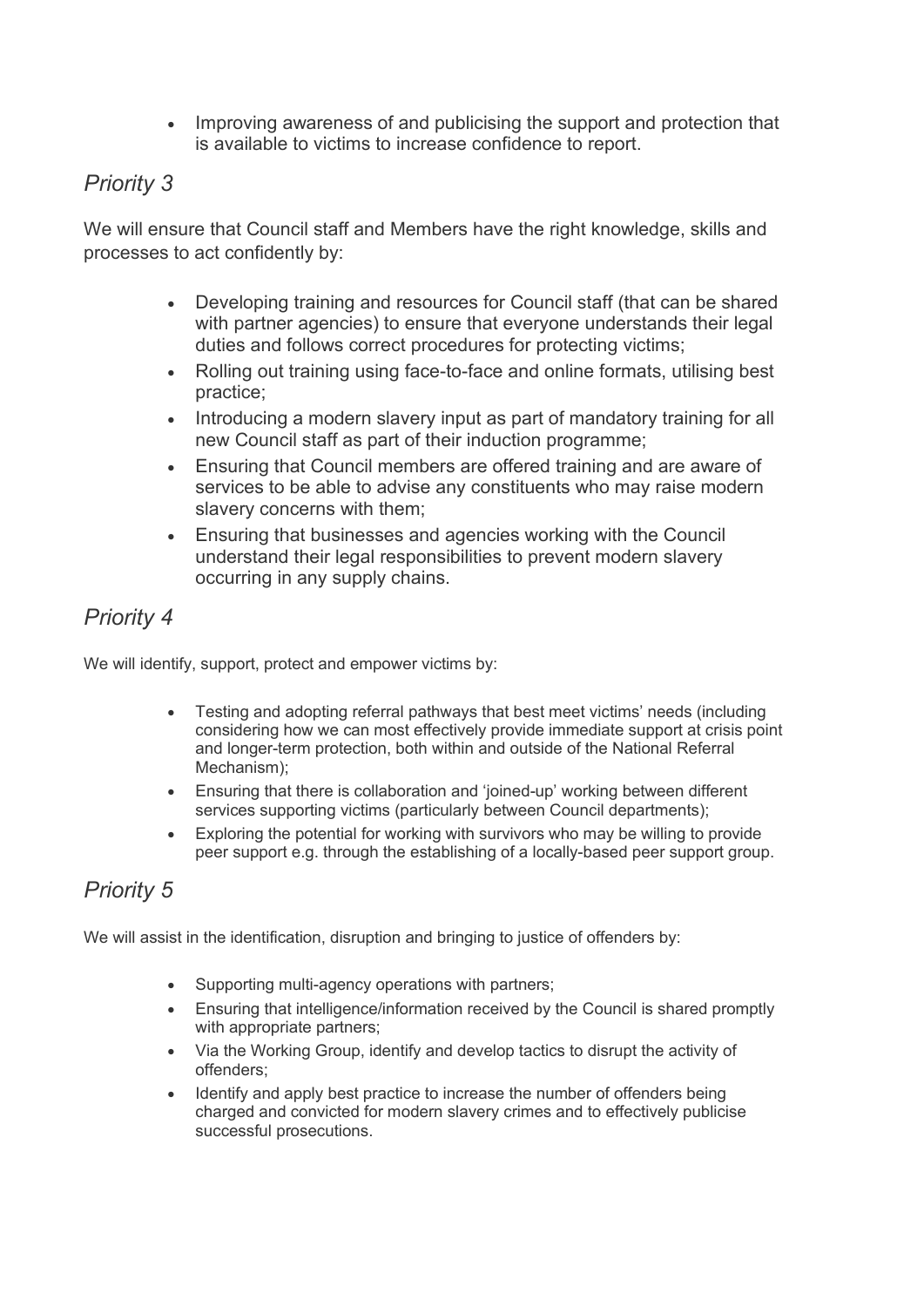# *Priority 6*

We will have effective governance, processes and lines of responsibility by:

- Establishing a multi-agency Modern Slavery Working Group with clear terms of reference;
- Ensuring progress in the delivery of this Strategy and its Action Plan is regularly monitored reported to the Gravesham Serious Organised Crime Panel and Community Safety Partnership;
- Ensuring that actions taken are evaluated to establish 'what works' to continuously develop local best practice.

#### What is modern slavery?

A prerequisite for improving the way we respond to potential or actual cases of modern slavery is having a clear understanding of what we actually mean when we talk about 'modern slavery'.

Modern slavery encompasses human trafficking, slavery, servitude and forced or compulsory labour. It is important to recognise some of the different types of coercion and control that may be being used (the 'means' used by offenders) as well as the specific forms of exploitation (the 'purpose' behind the offender's behaviour). The following guidance is taken from the Adult Modern Slavery Protocol for Local Authorities produced by the Anti-Slavery London Working Group and the Human Trafficking Foundation.

#### Means - Types of coercion and control

The apparent consent of a victim to be controlled and exploited is irrelevant when one or more of the following has been used to obtain that consent. Note that coercion does not need to include violence or the threat of violence.

- The threat or use of force (physical restraint, beating, rape, abuse against them or their family members)
- Withholding travel or immigration documentation
- Ritual oaths or use of fear based on a belief system (e.g. use of Juju)
- Fraud (control of the potential victim's accounts or finances, attaching their name to debts, cars, illegal activity)
- **Abduction**
- Blackmail or intimidation
- The abuse of power or a position of vulnerability (whether physical, psychological, emotional, family-related, social or economic e.g. illegality of the potential victim's immigration status, the person affected believing they have little or no alternative but to submit to the abuse)
- Debt bondage and depriving the individual of money (creating artificially high debts for travel or substandard accommodation or making significant deductions from an individual's 'salary')
- Deception (e.g. employer provided false information about employment, working conditions)
- 'Stockholm Syndrome' (due to unequal power, the victim has developed a false emotional or psychological attachment to their controller or may identify with the perpetrator as a survival or coping mechanism)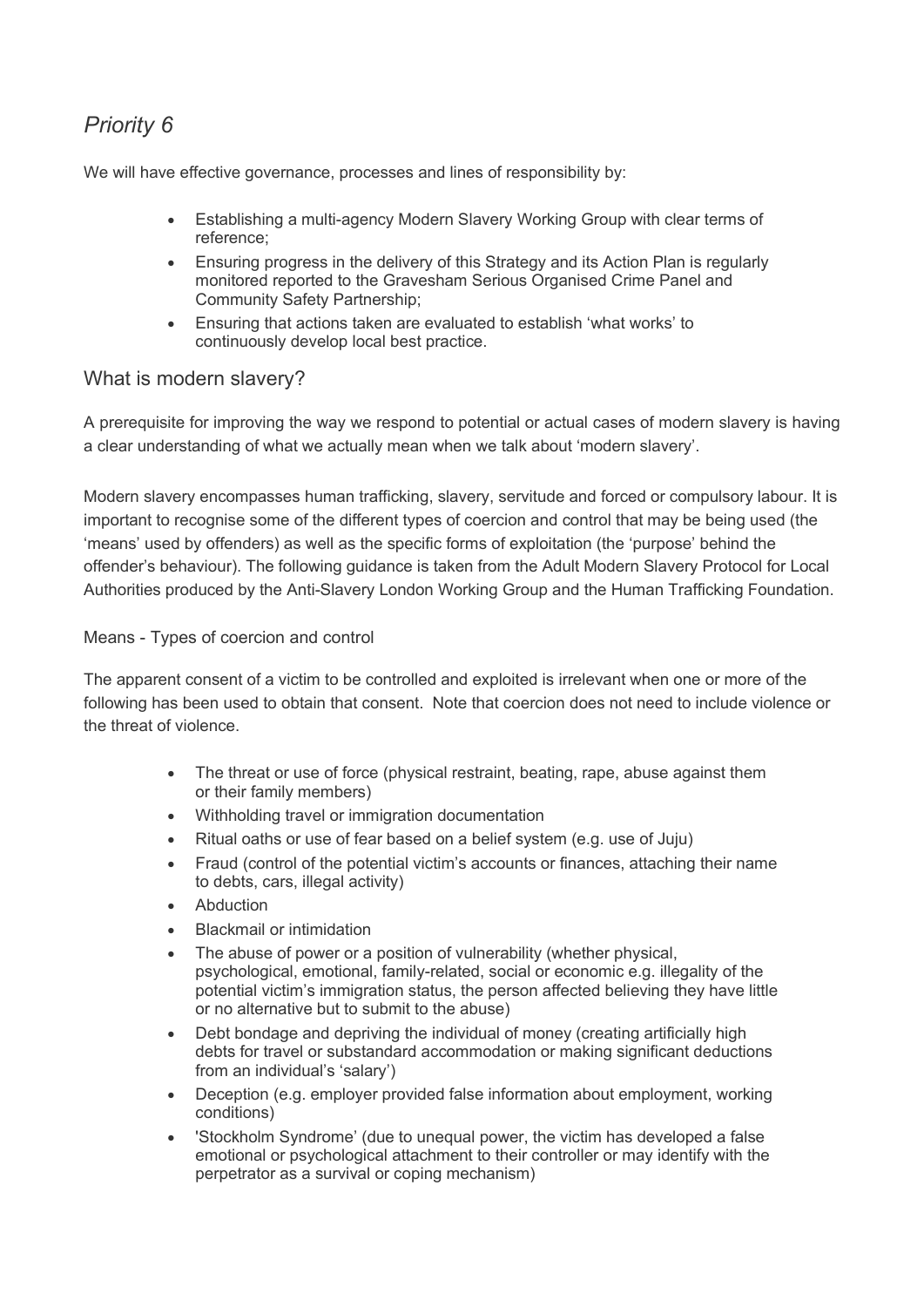- Grooming (where vulnerable people are enticed over time to take part in activity in which they may not be entirely willing participants)
- Physical confinement or restriction of movement or confinement through threats/control (e.g. the individual is unable to leave as they have no money or fear the consequences)
- Threat or perceived threat to the potential victim's relationships with other family members or peer groups
- Social stigma (e.g. using the threat of 'shaming' someone who has been operating as a sex worker or for having failed to find suitable work or in having control over their life)

#### Purpose - Types of exploitation

The information provided below includes details of the different types of exploitation often experienced by victims. However, due to the changing nature of this criminal activity, this is not an exhaustive list and it should also be remembered that a potential victim is likely to experience multiple types of exploitation.

### *Sexual exploitation*

Many potential victims have been forced, coerced or deceived into work, whilst others have come willingly to work in this field but been deceived about the nature or conditions of work on their arrival. Possibly with little or no pay, they will often be deprived of their freedom of movement and be kept subjugated through the use of physical and or/psychological coercion such as bullying, threats to them or their family members, debt bondage and violence.

### *Labour exploitation and bonded labour*

Labour is the provision of any service, not just manual labour and it becomes exploitation where that work or service is extracted from a person under the menace of any penalty and for which the person has not offered themselves voluntarily. The 'menace or penalty' could be the confiscation of passports, non-payment of wages, or placing a person in a situation of dependency or by threatening them with the risk of homelessness.

In most cases, potential victims are coerced to carry out work in for e.g. farms, factories, restaurants, nail bars, car washes or construction sites, for little or no pay. If they are Foreign Nationals, their passports are frequently confiscated by their traffickers and they may be made to live in terrible conditions.

If they have a contract, they are unlikely to have a copy or to have had an opportunity to read or understand anything that they have signed or know how to enforce any agreed conditions of work that fail to materialise.

Often a debt or perceived debt is used to keep the person in subjugation and there can be excessive wage deductions e.g. for the cost of accommodation or food or the bonded debt can include costs such as foreign travel to the UK. Control can take less obvious forms and include threats to hurt family members or to report victims to the Police or Immigration if their employment status is illegal or unknown. Potential victims may also have been trafficked specifically to be made to work in the sex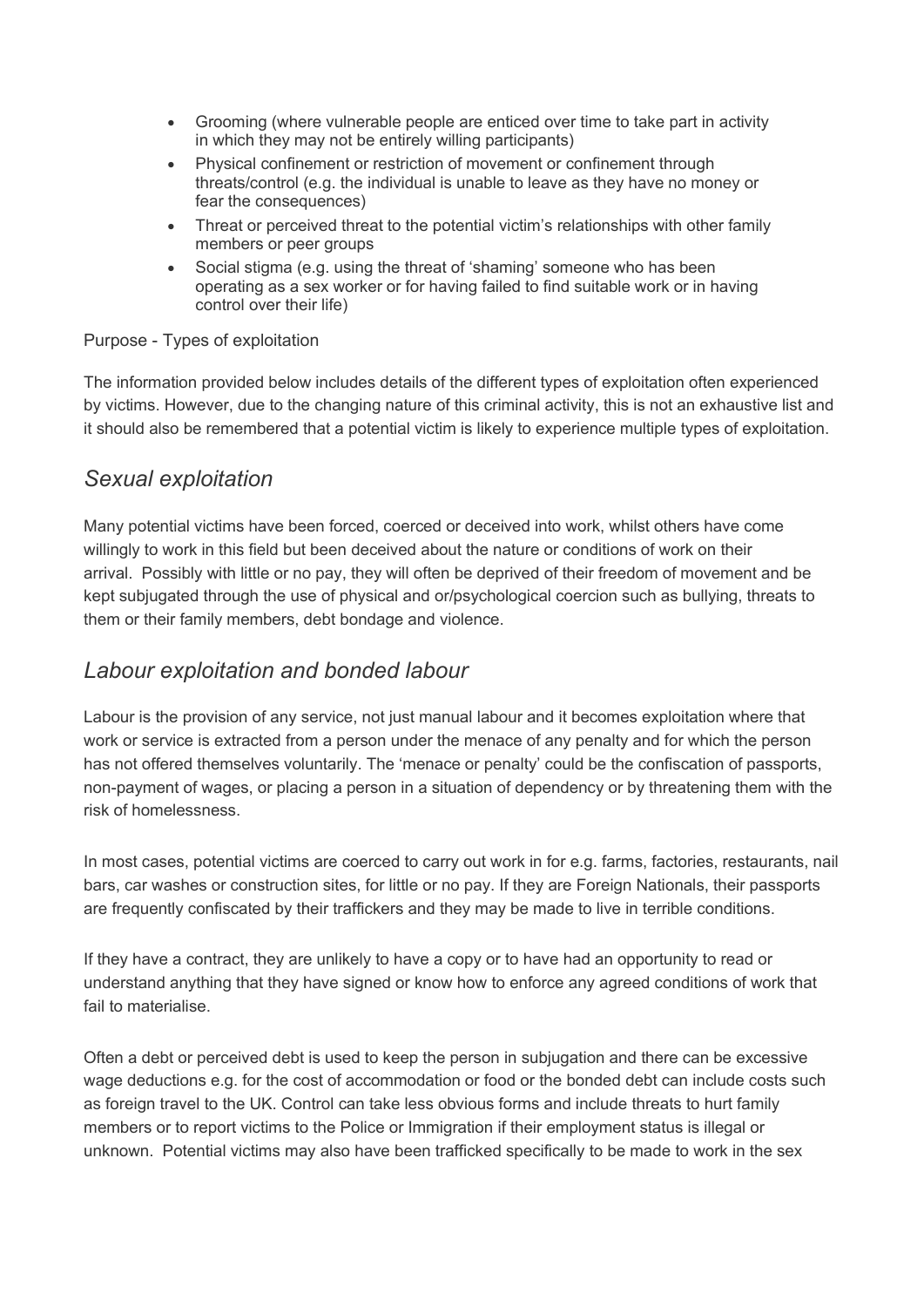industry and the taboo/stigma associated with this is used as a further form of control to prevent the potential victim from seeking help.

### *Domestic servitude*

Domestic servitude involves people working in a household where they are ill-treated, humiliated, subjected to exhausting working hours, denied privacy and forced to live and work in very poor conditions, for little or no pay. In some cases, sexual abuse may also take place.

It is often difficult for domestic slaves or servants to leave their employers and seek help and if they do, they are often accused of theft, immigration offences or sometimes relatively minor crimes. Abusive employers create physical and psychological obstacles by e.g. threatening the victim or their families with further abuse or deportation or by withholding their passport. Wages are frequently withheld on the basis that they will be paid in future with the aim of keeping the person working in the hope that this will eventually happen.

Emotional blackmail is a common feature e.g. claiming that the victim is 'one of the family' or that children in the family have become dependent on them and they will suffer should the victim leave.

# *Criminal exploitation*

This occurs when a person is coerced to become involved in criminal activities such as selling and moving drugs, cannabis farming, forced begging, pickpocketing, shoplifting etc. Victims of slavery can (and consequently fear that they will) end up in the criminal justice system to be treated as criminals instead of protected as victims of serious crime. In cases where the exploitation activity in itself is illegal, the risk of this is high.

# *Forced fraud*

Traffickers will dishonestly apply for tax credits and other benefits using the potential victim's details, sometimes without their knowledge. Potential victims' identities may also be used to take out financial loans to cause the potential victim to fall into debt and their exploiter then uses this as another form of control.

In many of these cases the victims are deceived rather than coerced; the trafficker may claim to be helping them to fill out benefit claim forms or to obtain loans but in reality they have no intention that the victims will have access to those funds.

# *Forced marriage, Sham marriage and Surrogate Mothers*

#### Forced marriage

Where one or both people do not (or in the case of people with learning disabilities, are unable to) consent to the marriage and pressure or abuse is applied. This can be coupled with other forms of slavery and can be used to exploit individuals in various ways. Children or adults who are trafficked for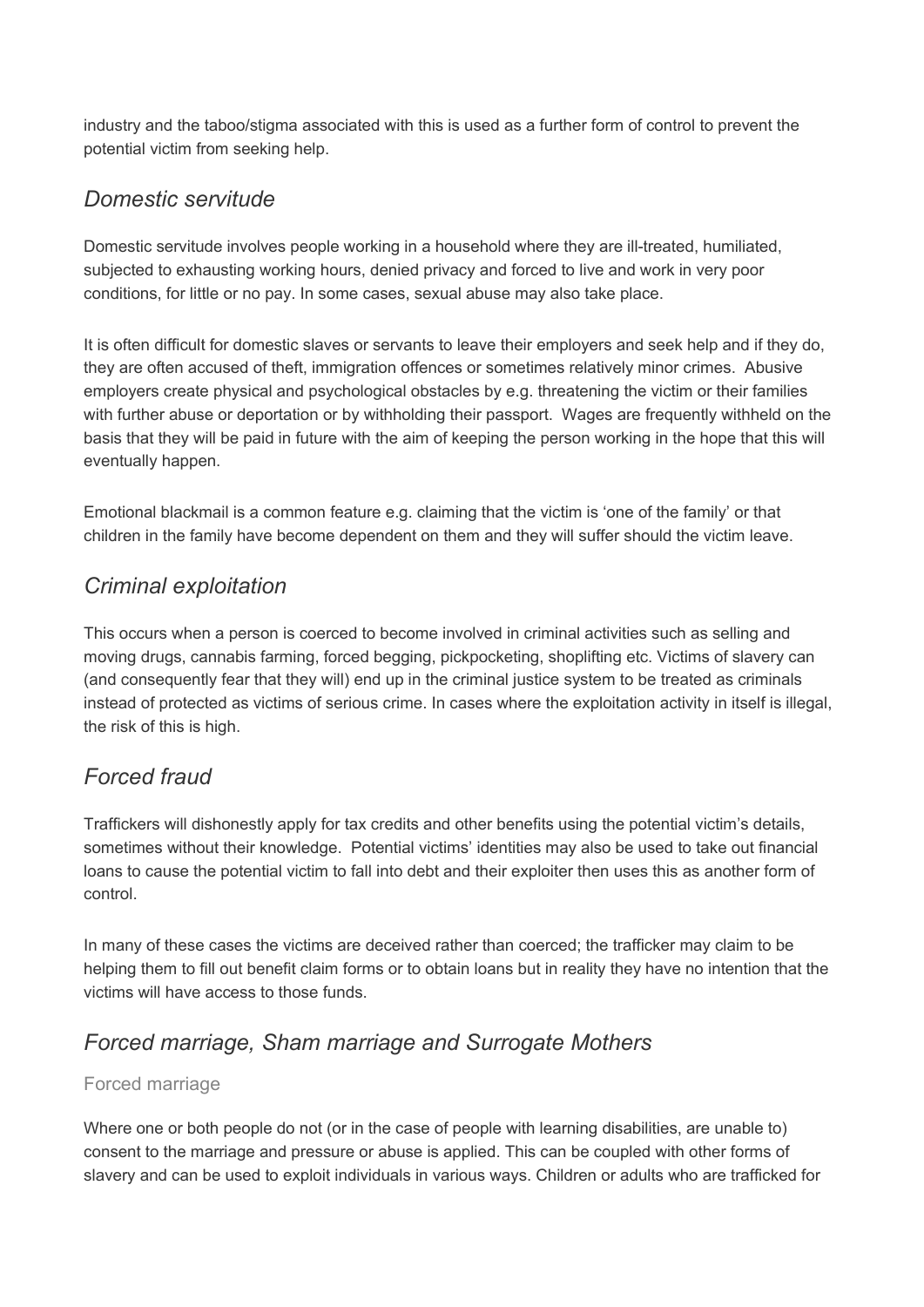sex may subsequently also be sold into forced marriages. An adult who is forcibly married may later be trafficked for labour or sex by and for the financial gain of his or her spouse.

#### Sham marriages

There are also cases where marriages to British citizens may occur to procure regular immigration status. There is usually no subsisting relationship, dependency or intent to live as husband and wife or as civil partners. The potential victim may be approached because they are in a position of vulnerability possibly already trafficked for other services and/or in debt bondage. They may be unaware that this form of marriage is a criminal offence and are unlikely to self-identify as a victim of exploitation or trafficking. Generally the sham marriage is uncovered as a result of other offences e.g. domestic violence, being investigated.

#### Surrogate Mothers

Women may be forced to act as surrogates and to give birth to children who are then taken away from them (and treated as a commodity).

# *Organ harvesting*

This involves trafficking people for the purpose of obtaining their organs, tissue and cells. Traffickers might force or deceive the victims into giving up an organ or victims may formally or informally agree to sell an organ but are then not paid at all or paid less than the price agreed. Sometimes vulnerable people are treated for an ailment which may or may not actually exist and organs are removed without the victim's knowledge or removal occurs as part of illegal rituals.

#### Important points of note

# *Consent is irrelevant to exploitation*

An individual's consent to the conduct alleged to amount to slavery, servitude or forced compulsory labour is irrelevant where any of the 'means' set out above have been used;

# *Exploitation need not have taken place yet to constitute slavery or human trafficking*

Home Office guidance states that a person is a victim even where they haven't been exploited yet e.g. a police raid occurs before the exploitation happens. It is the 'purpose' which is key, rather than whether the exploitation has actually occurred;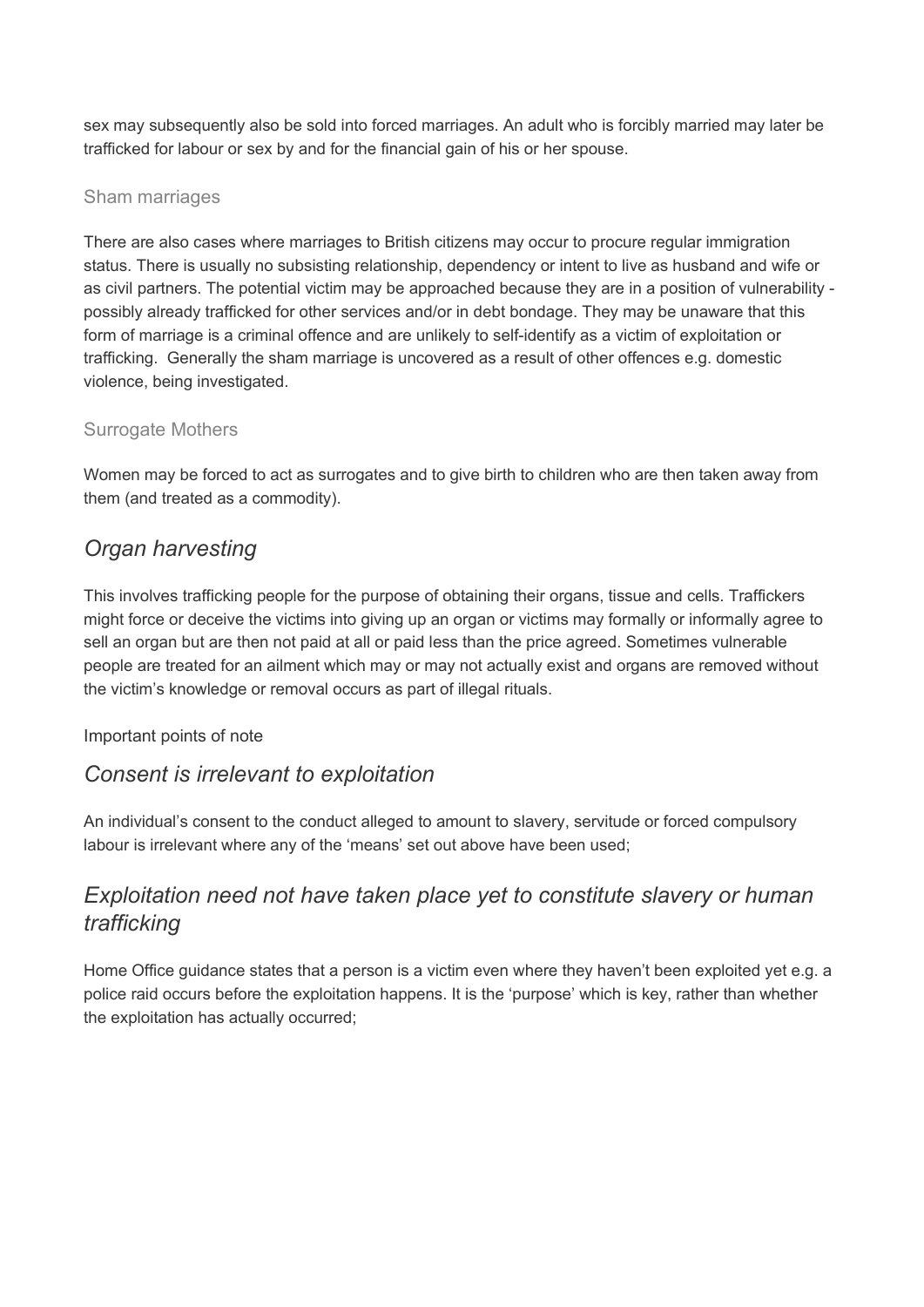# *The crime of slavery or trafficking overrides any irregular immigration or other minor offences*

The person exploiting an individual should be the focus of primary law enforcement and victims should not be treated as perpetrators of crime or irregular migrants. There should be a presumption of noncriminalisation for offences arising in connection with a victim's experience of trafficking;

# *Victims of slavery and trafficking often do not fit a stereotype*

Potential victims come from all kinds of backgrounds; some are well-educated and from wealthy families and boys and men can be victims just as easily as girls and women. Traffickers also may not always fit an expected profile; they too, may be educated and seem outwardly very respectable.

#### Indicators of modern slavery

Indicators will point to concerns that should always lead to further investigation and consideration of an NRM referral. They may not necessarily be considered as evidence of trafficking or slavery but should lead to further work to gather more intelligence which may then reveal that a person is at risk of exploitation unless steps are taken to prevent it.

Important points to remember:

- We are not required to prove human trafficking. If trafficking is suspected but not conclusively proven, the individual should still be identified as a potential victim. This threshold is deliberately low to encourage referrals where there are any concerns;
- We do not need to evaluate indicators to a criminal standard of proof.

#### **Indicators**

#### *Conversation*

- Fearful, anxious and withdrawn
- Unable to speak the local language
- Refuses or is reluctant to talk to a person in authority or provide personal details
- Does not recognise themselves as having been trafficked or enslaved
- Tells their stories with obvious errors
- Have a prepared story, very similar to those that other adults have given
- Is unable or unwilling to give the name and address of their employer

### *Behaviour/Appearance*

- Appears to be missing for periods
- Is known to beg for money
- Having tattoos or other marks indicating 'ownership' by their exploiters
- Victims may experience post-traumatic stress disorder which can result in any or a combination of the following symptoms: hostility, aggression, difficulty in recalling details or entire episodes, difficulty concentrating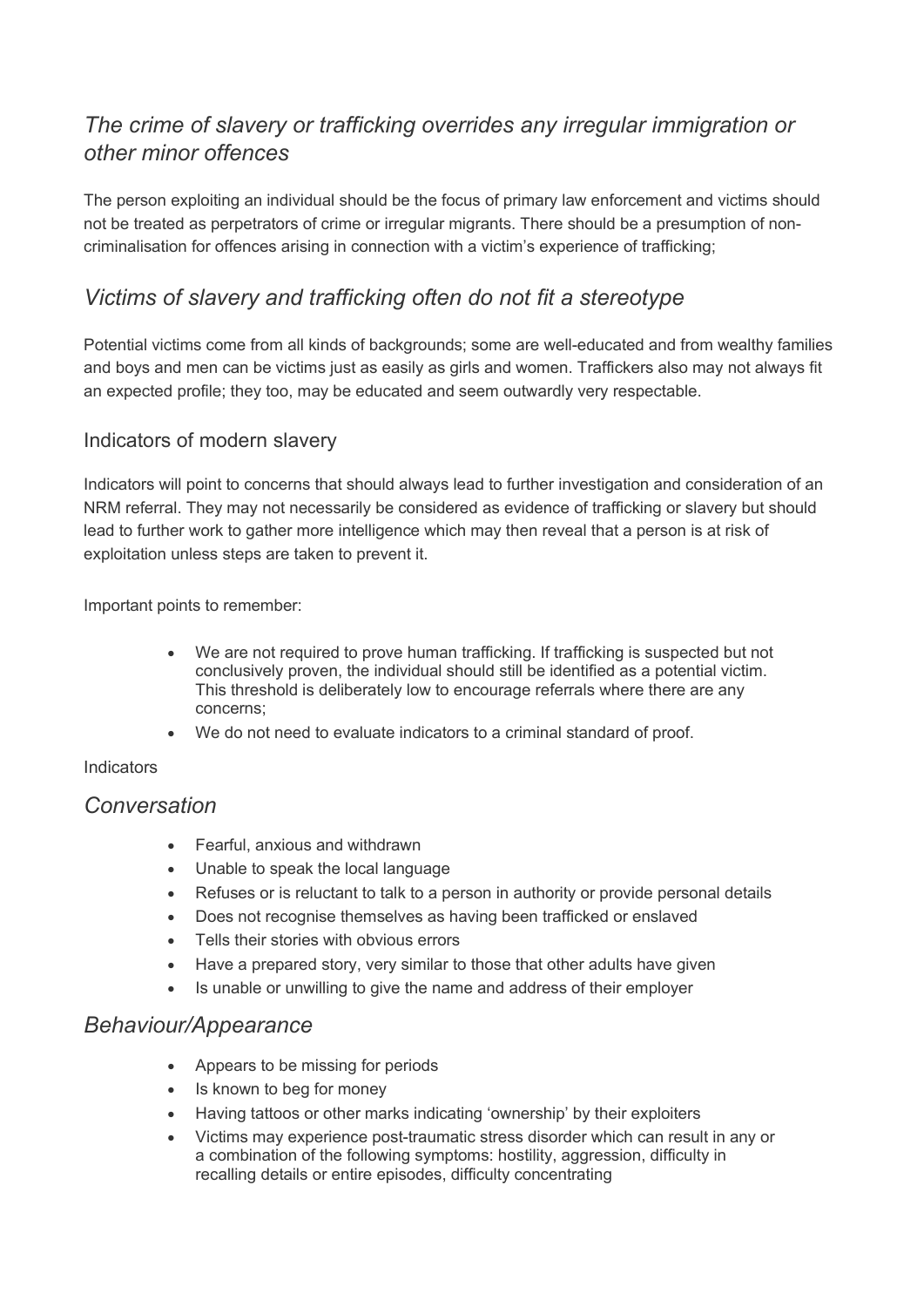### *Work*

- Wearing unsuitable clothing e.g. flip flops in winter, no helmet on a construction site
- Is required to earn a minimum amount of money every day
- No or poor health and safety equipment, no health and safety notices and unhygienic, unsafe working conditions
- Excessive working hours, no days off and little spare time to e.g. get food
- Actual or perception of debt bondage
- No or limited access to earnings or no labour contract
- Excessive wage reductions or financial penalties
- Movement of individuals between sites or working in alternate locations

### *Freedom of Movement*

- Is accompanied by a person who insists on remaining with them at all times
- Limited freedom of movement
- Limited or no social interaction and poor integration into the community
- Dependence on employer for e.g. for work, accommodation, transport
- Limited contact with family members
- Never leaving the house without permission from an employer
- Only leaving the house in a group

### *Health*

- Shows signs of physical or sexual abuse and/or has contracted STIs or has an unwanted pregnancy
- Has not been registered with or attended a GP practice
- Appears to services (Doctor/Council staff) only in the final months of a pregnancy
- Bruises, cigarette burns and untreated injuries
- Broken bones that haven't healed properly
- **Malnourishment**
- Learning difficulties or drug and/or alcohol dependencies
- Dental problems and poor hygiene
- Neurological problems, headaches, dizziness, memory loss
- Gastrointestinal systems
- Musculoskeletal symptoms
- Work-related injuries often through poor health and safety measures
- Signs of mental health issues e.g. trauma, PTSD, panic attacks

#### *Accommodation*

- Workers have to pay for food or accommodation via deductions from pay
- Home delivery meal packaging in excessive quantities
- Overcrowded/rough sleeping conditions including 'beds in sheds'
- Cars or minibuses picking up at unusual times
- Not eating with the rest of the family and no private sleeping place or sleeping in a shared space
- Frequent visitors to residential premises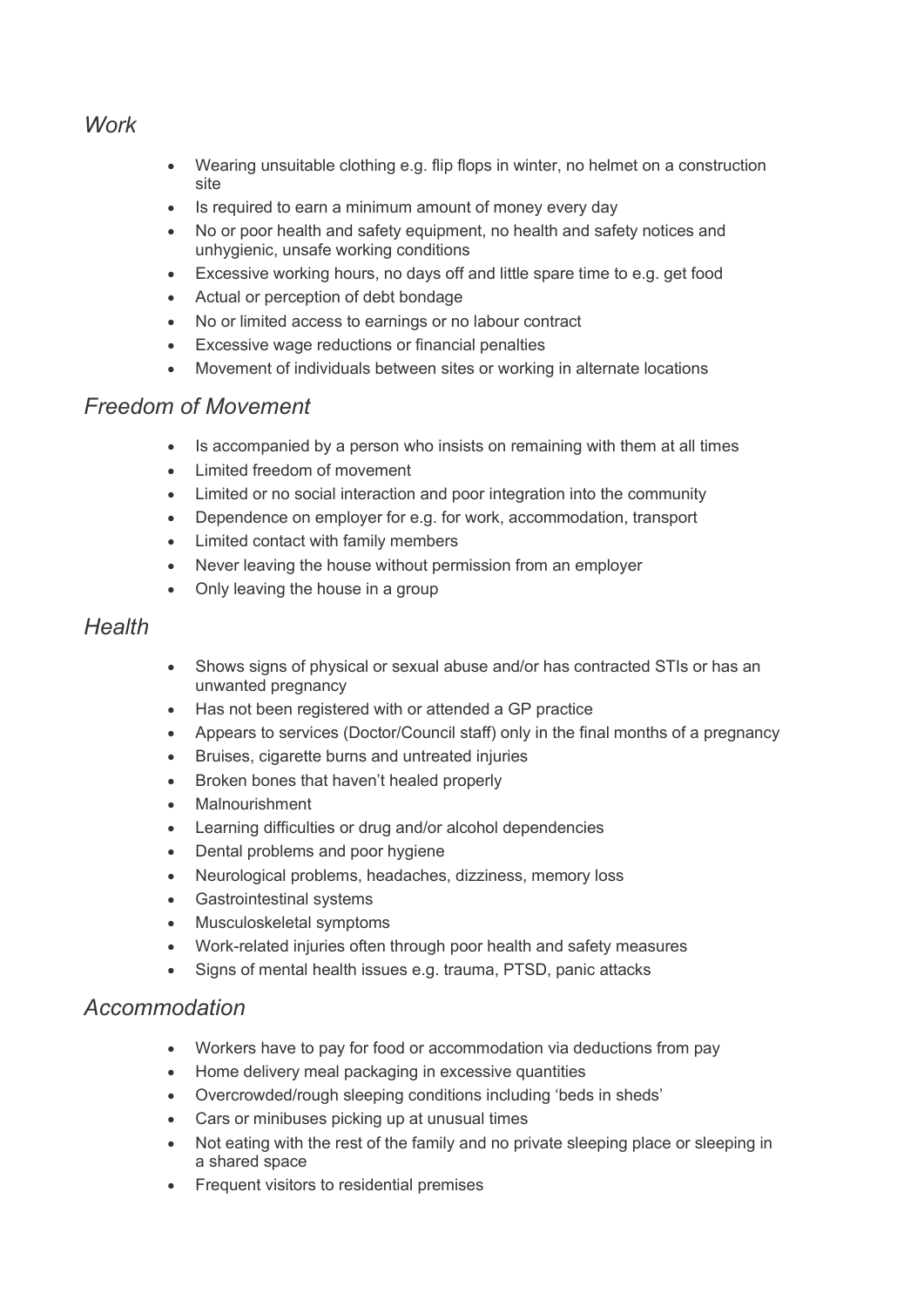- Lack of family photos and personal belongings
- Post stacked up and discarded envelopes on the floor
- A script by a telephone on making benefit claims/dealing with enquiries
- Unable to show any autonomy over accommodation e.g. no tenancy documents, bills, bank accounts in their own name

#### *Journey*

- May have entered the country irregularly or their visa has expired (note that they may be from the UK or be a Foreign National with legal status to be in the UK)
- Travel in a group, often with people who do not speak the same language
- May have had their journey/visa arranged by someone on their behalf
- Has had to pay an exorbitant debt e.g. for travel costs, before having any control over their own earnings/documents

### *Employer*

- Employer reports them as a missing person
- Employer accuses person of theft/other crimes to explain their escape
- Employer speaks on their behalf
- Employer unable to produce documents required when employing migrant labour
- Difficult to establish or prove relationships between adults and child(ren)
- Single adult is the contact for a large number of children, families or workers

#### *Documents*

- Has no passport or other means of identification
- Has false travel/identity documentation
- Is unable to confirm names and addresses of employer, contacts, home or workplace in the UK
- Does not appear to have money but does have a mobile phone
- Is in possession of money and goods which are not accounted for
- Coerced to apply for asylum or warned not to apply for asylum
- Fear of revealing immigration status or lacks knowledge on current immigration status

#### How might Council staff encounter a potential victim?

Both Council staff across service departments and local Councillors may receive reports and/or information about local situations that could 'flag' that modern slavery or exploitation is taking place. Whilst not exhaustive, some examples of such situations include:

- Anti-social behaviour
- Breaches of planning regulations
- Multiple occupancy and/or over-crowded buildings
- Payment of minimum wages/pay disputes
- Homelessness
- Sexual offences, grooming, prostitution, forced marriage
- Vulnerability within a domestic setting/domestic abuse cases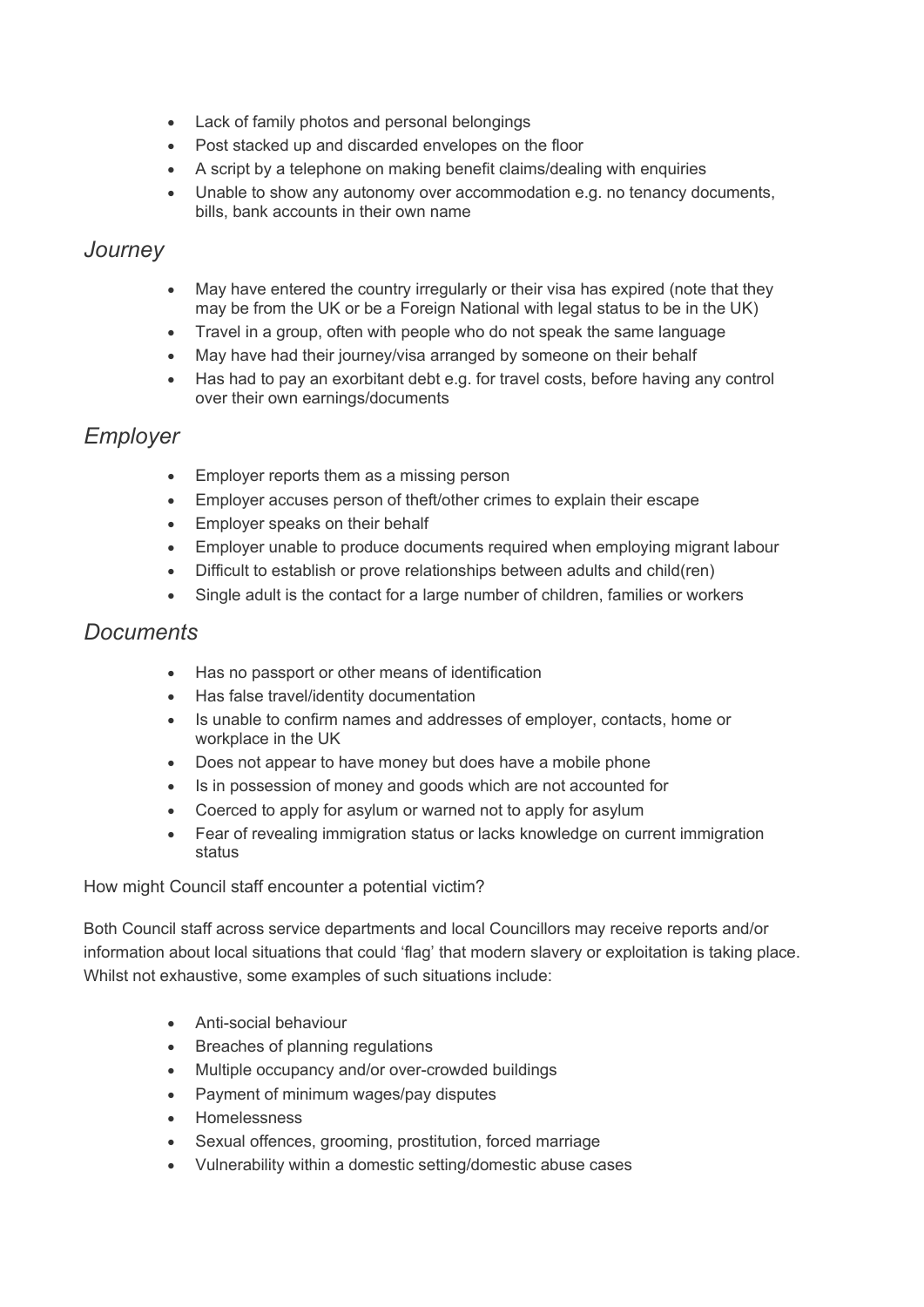- Irregular immigration/immigration offences
- County lines, gangs, drug selling, drug cultivation
- Benefit fraud and sham marriages
- Persistent missing persons

# *People rarely self-identify as victims of slavery or trafficking or easily reveal their experiences*

Victims may also be unwilling to disclose their experiences to statutory authorities for fear of reprisals, a fear of government/authorities, shame associated with their treatment or because they have normalised their exploitation.

# *Not all migrants working illegally are trafficked*

A report that there are e.g. foreign workers working in car wash, does not by itself amount to evidence of human trafficking or warrant a human trafficking response. However, it is the case that some traffickers ensure that the people they are exploiting have legitimate Visas or are entitled to work, so it does not always mean the exploitation is not happening.

# *Smuggling is not trafficking*

In smuggling cases, asylum seekers and immigrants pay people to help them enter the country irregularly. This is a crime against the state not against an individual. Smugglers generally provide a short-term/one-off service rather than treating the person as a commodity for the longer-term. However, there are occasions when people believe that they are being smuggled but on arrival in the country are then subjected to exploitation e.g. they may be forced to work to pay off the smuggling debt which is then increased over time by the smuggler to retain control over the victim.

#### The National Referral Mechanism

The National Referral Mechanism (NRM) is the current process in place in the UK to identify and support potential victims of modern slavery. The NRM is also one of the means through which the National Crime Agency (NCA) gathers information about victims to help build a clearer intelligence picture. The Mechanism was introduced to assist with the meeting of obligations created by the European Convention on Action against Trafficking in Human Beings.

Key considerations

# *First Responders*

First responders are responsible for identifying and interviewing potential victims. All those working in local authorities (as well as those in a range of agencies e.g. Police, UK Border Force, the Salvation Army and the Gangmasters and Labour Abuse Authority) are First Responders. Gravesham Borough Council is a First Responder into the NRM process and as such, the Council has a duty to notify the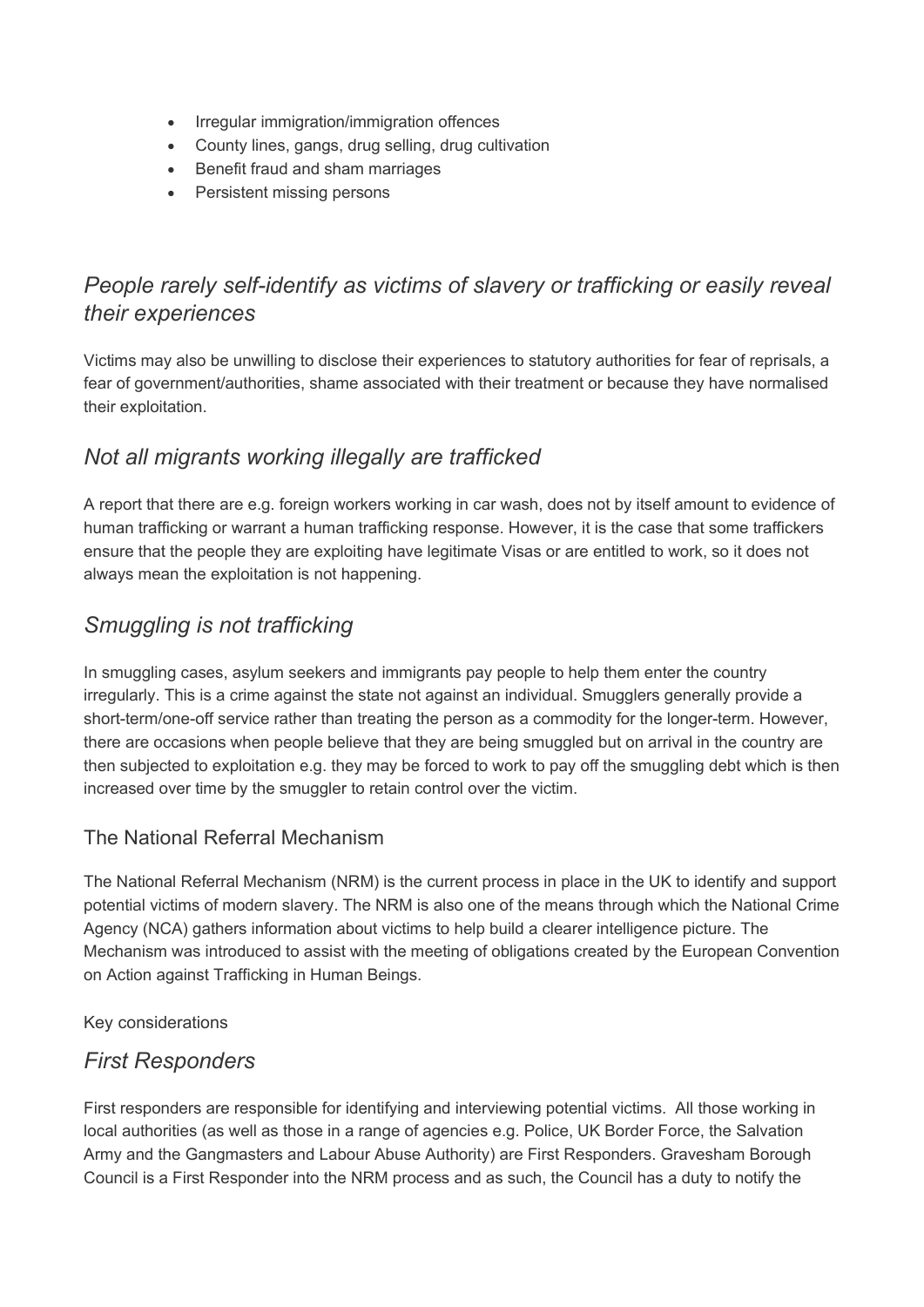Home Office if anyone working within the Council identifies a person with indicators that suggest they may be enslaved or may have been trafficked.

# *Consent - Use the NRM*

Where an adult victim gives their consent, a referral should be made into the NRM. This consent must be 'informed' i.e. for an adult to provide their informed consent, the First Responder must have explained to them:

- What the NRM is:
- What support may be available (e.g. accommodation, subsistence, legal aid, protection and counselling);
- What the possible outcomes may be and potential implications.

If an adult consents to referral into the NRM, the National Referral Mechanism Guidance (Adult) should be followed:

In February 2020, a new Digital NRM Referral Form was introduced and is available to all First Responders. This allows the referral to be made through a single online form. The form is designed to be responsive and will change depending on the options selected. The form can be accessed through the Modern Slavery [GOV.UK](https://www.modernslavery.gov.uk/start) website.

The Council must adhere to safeguarding and duty of care processes. An assessment of needs should be carried out in respect of housing, benefits, legal advice, requirement of safe housing etc. The objective is to safeguard the potential victim and to prevent or reduce the risk of re-exploitation.

If the potential victim has no recourse to public funds and there is no duty to provide housing/support under other safeguarding/Human Rights legislation, contact the Salvation Army directly if the individual has immediate support needs: telephone 0300 303 8151 (24 hrs). They should be able to assist with accommodation and/other outreach support.

# *Non-Consent - Complete a Duty to Notify Referral*

If a victim does not want and does not give their consent to enter the NRM, First Responders still have a duty to notify if they have reasonable grounds for believing that a person is a potential victim. Complete the online Duty to Notify Referral form on the Modern Slavery [GOV.UK](https://www.modernslavery.gov.uk/start) website.

Contact Kent Police through the 101 reporting line/online form or using 999 if you believe that the individual is facing an immediate threat of risk or harm. Remember: a potential victim of slavery is a potential victim of crime and there is still a duty to try to safeguard them.

The Salvation Army are contracted by the Home Office to provide support and counselling and they may also be able to offer help or advice on how to engage more effectively with someone who is frightened or reluctant to disclose information or engage. Further information can be found on the [Salvation](https://www.salvationarmy.org.uk/modern-slavery) Army [website.](https://www.salvationarmy.org.uk/modern-slavery)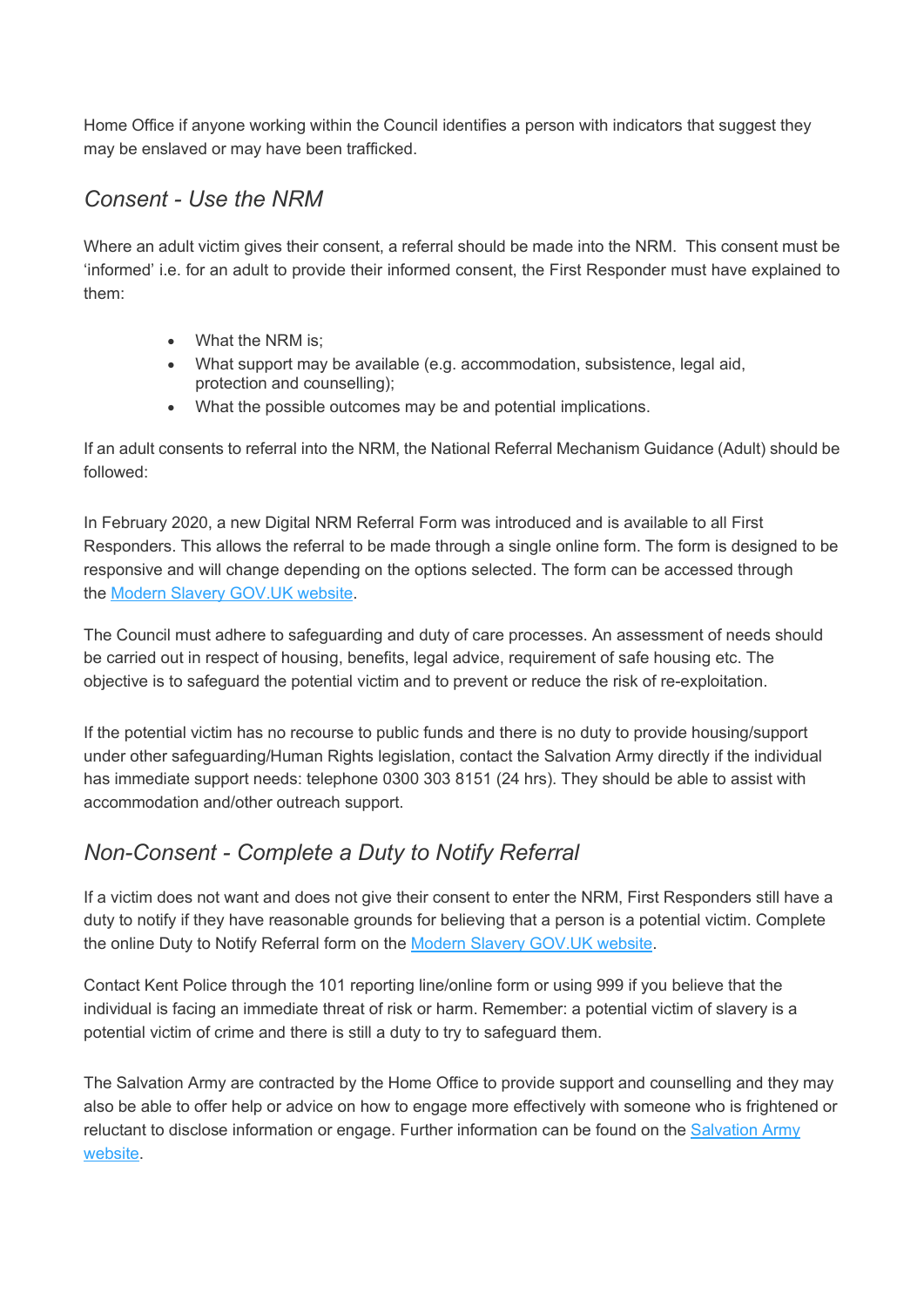What happens once an NRM Referral has been made?

Once the NRM Referral has been submitted it will be passed to the relevant 'Competent Authority', which in the case of local authorities acting as First Responders, is the Modern Slavery Human Trafficking Unit (MSHTU). This Unit sits within the National Crime Agency that is accountable to the Home Secretary. Trained decision makers within the Unit will assess and make a decision on whether the individual referred is a victim of modern slavery or trafficking.

To establish whether a person is a victim of any form of modern slavery (including trafficking) two decisions are taken by the MSHTU:

# *Reasonable grounds decision*

There are reasonable grounds to establish that a person is a potential victim. The threshold for 'reasonable grounds' is low and defined by the principle 'I suspect but cannot prove' that the individual is a potential victim.

A reasonable grounds decision should be made within 5 working days. If the decision is positive, the potential victim is then entitled to support, including the option of gender-specific Government-funded safe house accommodation for up to 45 days. This is intended to provide a period for reflection and recovery for the victim e.g. they may want to consider whether they now feel able to cooperate with and disclose more information to the Police.

# *Conclusive grounds decision*

The MSHTU will determine whether, based on the evidence provided, conclusive grounds are established that the individual referred is in fact a victim of modern slavery or trafficking. The standard of proof is on the balance of probability that the individual is more likely to be a victim than not. Where conclusive grounds have been established, the potential victim then has two weeks to leave safe house accommodation provided by the Salvation Army where this has been used and find new accommodation (this may be extended at the request of the safe house).

#### Discretionary leave to remain

If a potential victim receives a conclusive grounds decision, an extension may be made to the 45 day recovery period or if they do not have any other right to remain in the UK, they may be granted a residence permit. This would be in the form of Discretionary Leave to Remain (DLR) and is usually issued for between 12 and 30 months.

If a survivor has an asylum claim, they should automatically be considered for a grant of DLR once a positive identification decision has been made. If they do not have an asylum claim, they will need to notify the Home Office if they want to be considered for DLR, preferably whilst they are still in the NRM.

A person is entitled to a residence permit if they are recognised as a victim of slavery and their stay in the UK is necessary because: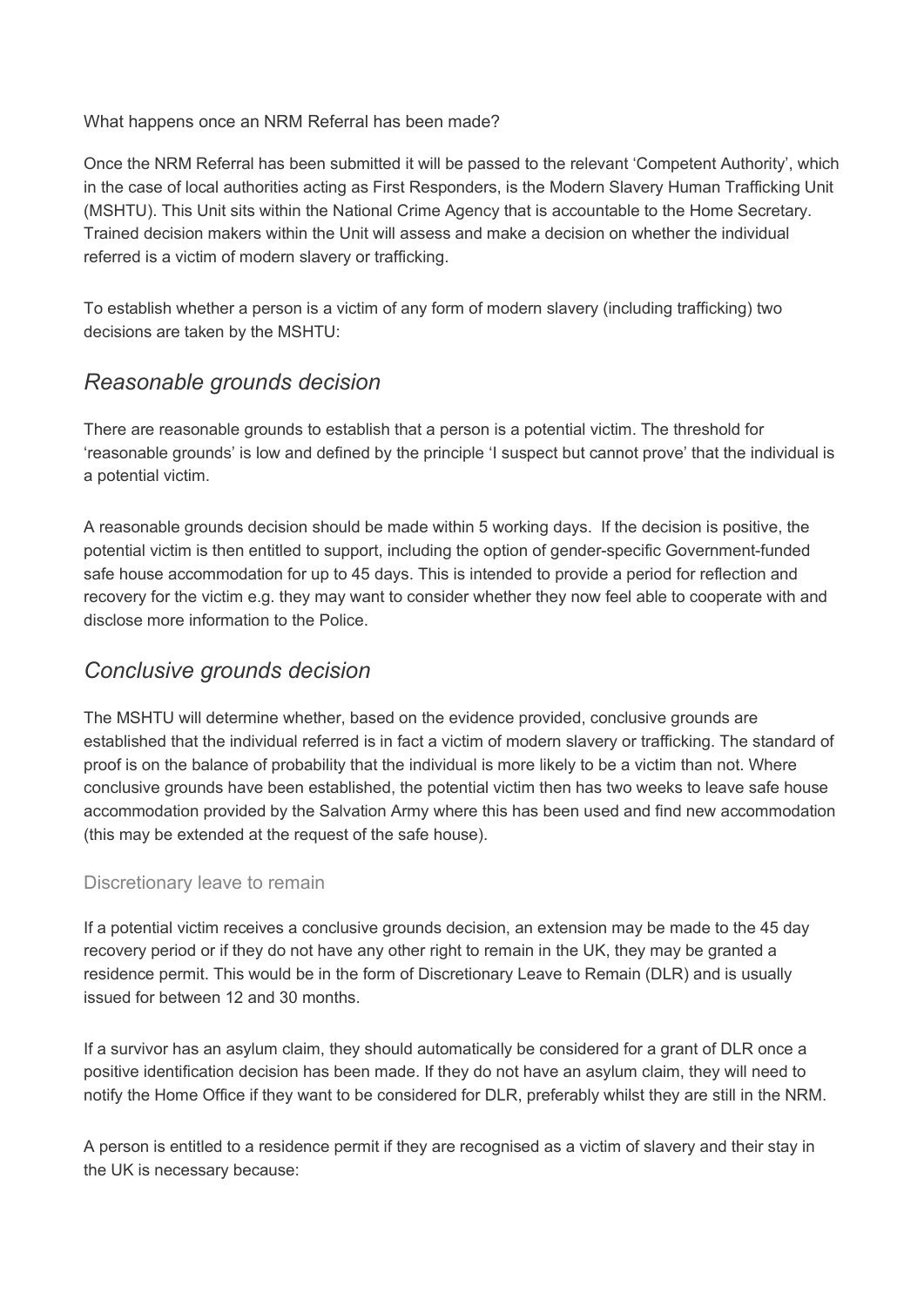- Of their personal circumstances e.g. a need to remain in the UK for longer to enable the person to complete a course of medical treatment.
- They need to stay in the UK in order to pursue a claim for compensation against their traffickers.
- They are co-operating with criminal proceedings against their traffickers. The victim, their legal adviser or Police may make a formal request on this basis.
- Assistance and support is needed for an appropriate time after criminal proceedings have concluded e.g. post-traumatic stress associated with providing witness evidence.

# *Negative conclusive grounds decision is made*

If a potential victim receives a negative conclusive grounds decision they have two days to leave Salvation Army safe house accommodation or outreach support and find alternative accommodation. A negative decision may be due to a lack of evidence, non-disclosure or other obstacles that potential victims may face, rather than them not actually being a victim of modern slavery. If this is considered to be the case, the negative decision can be challenged. If there is still concern about a person refused support through the NRM and there are no other safeguarding steps that the Council can take, locally concerns should be raised with the Council's Lead Safeguarding Officer who can liaise with the Kent and Medway Adults Safeguarding Board.

#### Post NRM Risk and Needs Assessment

If the potential victim has been moved out of Borough, there needs to be an assessment by the local authority where the potential victim was found, on which local authority will handle the case post NRM. If, for e.g, the potential victim is returning to Gravesham, there needs to be another needs and risk assessment considering possible requirements in terms of access to education, employment and legal and health support, housing, benefits and immigration.

# *Access to Education, Employment and Legal and Health Support*

- If the potential victim has not done so, connect them with an experienced legal adviser on options regarding immigration and compensation.
- Provide the potential victim with information on how to engage with a GP, on accessing benefits and other statutory/non-statutory support.
- Explore access to education, volunteering and employment and help the potential victim to set realistic goals.
- If the potential victim is a Foreign National, make sure they can access ESOL classes to improve their English.
- Consider any specialist support agencies/organisations that may be able to help the potential victim depending on the types of exploitation they have experienced.
- Schedule an appointment for the potential victim with the Job Centre to help them receive a National Insurance Number as quickly as possible (if an NRM certificate has yet to be provided, use NRM letters to facilitate this process).
- A NI Number can take some time to be issued during which the potential victim will not be able to work or claim benefits – work with partner agencies to mitigate the risk of them becoming homeless.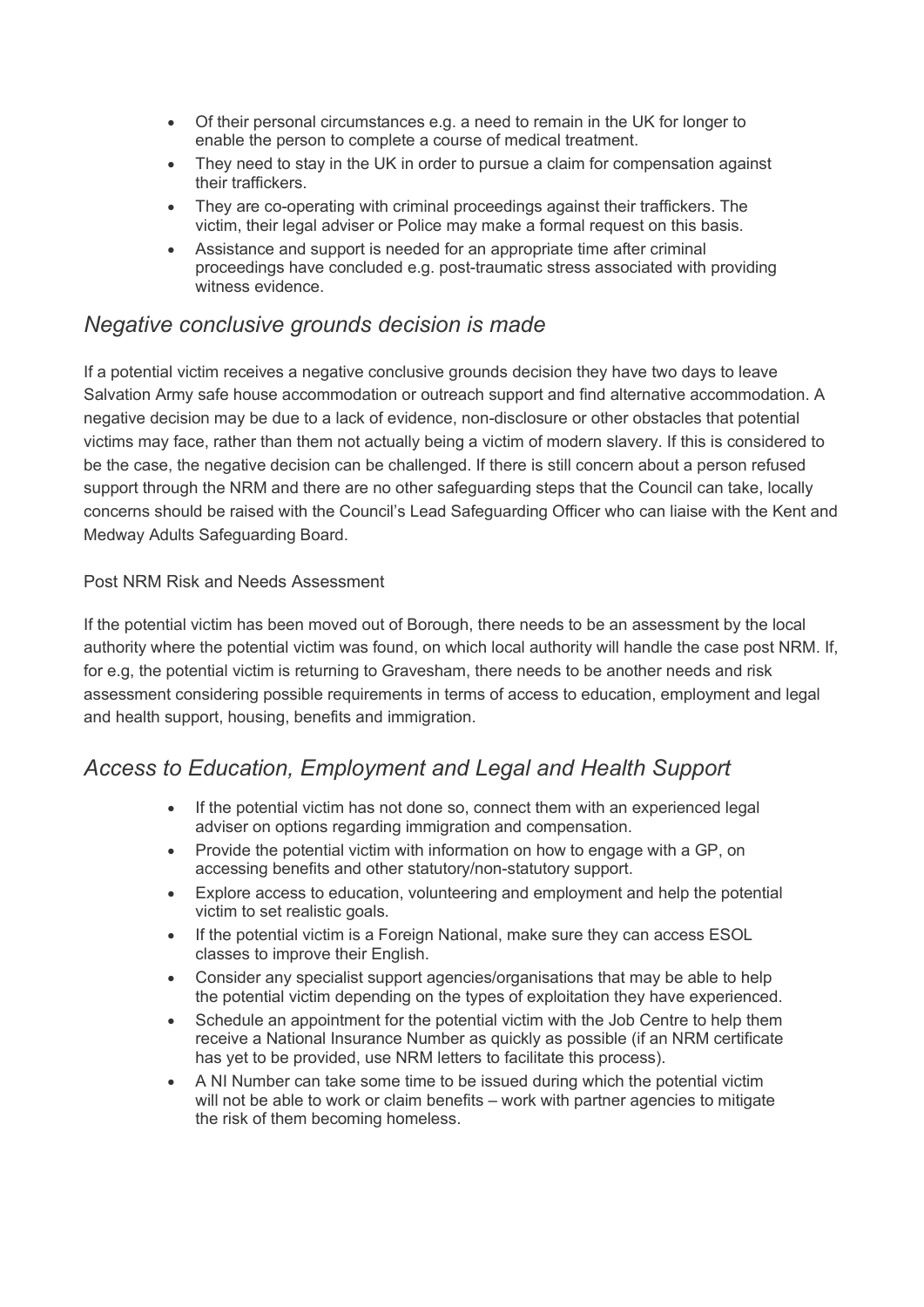# *Housing and Benefits*

- Help the survivor explore the benefits they may be entitled to and with accessing them.
- If the potential victim is a Foreign National, has a 'Conclusive Grounds' decision and 'Leave to Remain' granted with recourse to public funds, then they can access support and housing under the Housing Act 1996.
- Councils still have a duty of care under s.42 of the Care Act 2014 irrespective of eligibility for care and support under the Act. If they do not meet the threshold for care under the Care Act but e.g. have a primary need for housing, they should be referred to the Council's Housing Services.
- If they don't have Leave to Remain or have an outstanding immigration application, signpost them to appropriate services to check whether they are eligible to enter asylum accommodation.
- If a survivor of modern slavery or trafficking is housed, make sure it is appropriate and safe for them to live there.

# *Returning home*

- If a potential victim is a Foreign National, wants to return to their country of origin and it is safe for them to do so, they can receive help and financial assistance through the Home Office Voluntary Returns Service process (non-statutory organisations may also be able to assist).
- The local authority may want to check with the potential victim's Embassy that it is safe to return and should try to connect the potential victim with statutory and non-statutory services in the country of origin to assist them once they get home to avoid re-exploitation.

Reviewing the case and checks before closing a case

The potential victim's case will need to be regularly reviewed (ideally every two weeks) by whichever local authority of the area in which they have been housed as their situation may fluctuate during recovery. Consideration should be given to and an evaluation made of the support given in each of the following areas below before concluding that a case can be closed:

- Safety (including risk from traffickers)
- Ongoing access to appropriate healthcare services
- Legal issues to appropriate healthcare services
- Drug and alcohol misuse
- Housing and finance (access to welfare, managing money and debts)
- Living skills (readiness for independence)
- Education/work
- Social/spiritual networks (contacts with family, friends and community agencies)
- Return options

#### Implementing this strategy

The key to our ability to deliver this Strategy is strong and effective partnership working. No individual agency will be able to achieve its objectives and our success will be dependent on joint working at both at a strategic and operational level, sharing information, resources and expertise.